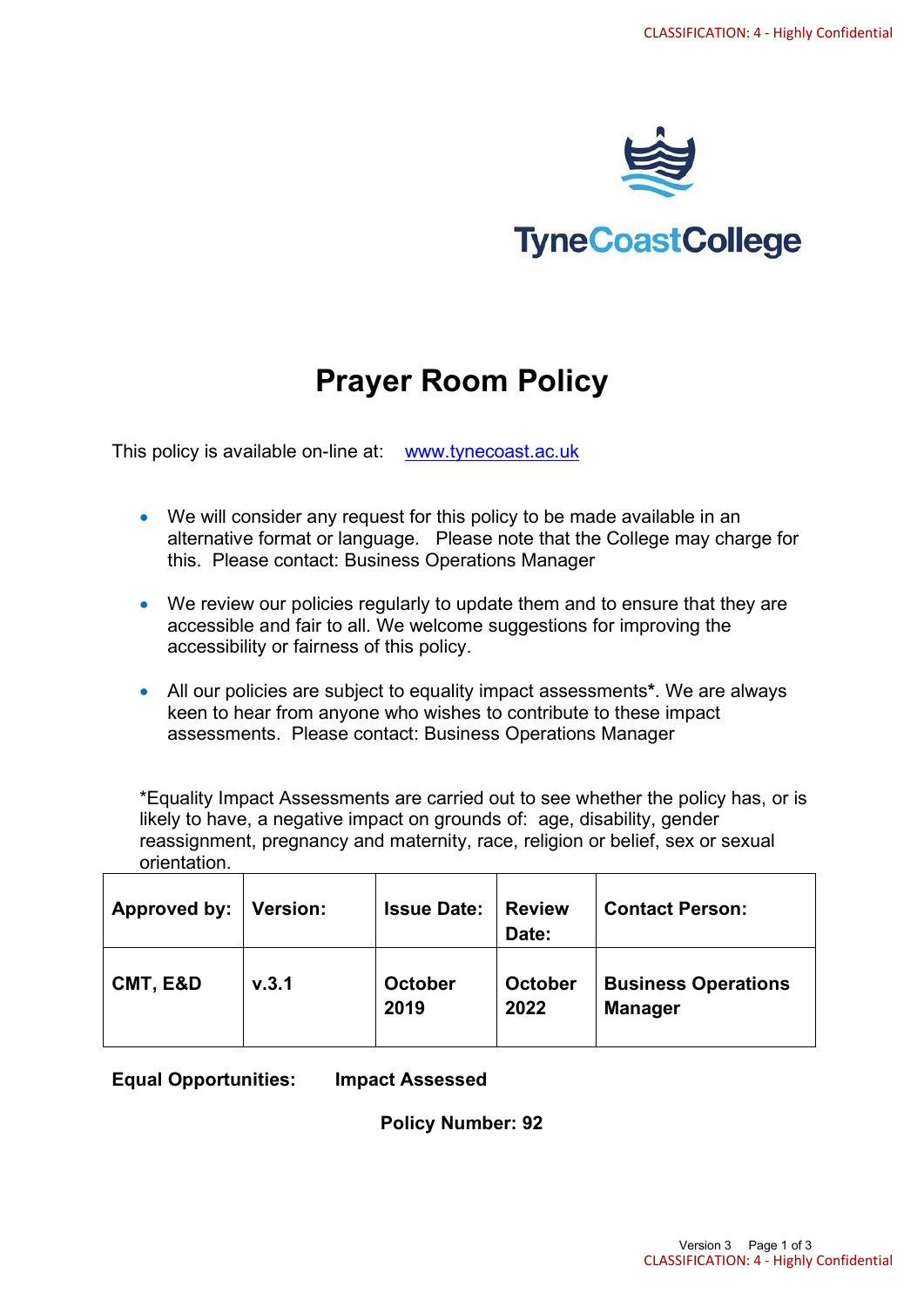# **Prayer Room Policy**

## **1 Policy Statement**

Tyne Coast College's Prayer Rooms offer a designated sacred space for spiritual/religious activities as well as a space for peace, quiet and reflection for all staff, learners and visitors of Tyne Coast College.

#### **2 Scope**

2.1 The Policy covers the Prayer Room facilities within the College's premises and all the associated activities that take place within it.

#### **3 Legislation**

3.1 This Policy complements the College approach to the Equality Act 2010, the Terrorism Act 2000, and the Counter-Terrorism and Security Bill 2015

#### **4 Responsibilities**

The Business Operations Manager has responsibility for the implementation of the Policy.

## **5 Actions to Implement Policy**

- 5.1 All users of the Prayer Rooms must be sensitive to others accessing the facilities at all times, the facilities are for all to share.
- 5.2 The rooms are available for all faith groups to access.
- 5.3 Any learner or member of staff found to be disseminating or distributing offensive material within the prayer room will be disciplined using the relevant Disciplinary Policy.
- 5.4 Any posters/icons/leaflets displayed without permission of the Business Operations Manager will be removed.
- 5.5 Candles are not to be used within the Prayer Rooms due to the inherent fire risk.
- 5.6 No food or drink are to be consumed within the Prayer Rooms.
- 5.7 Noise levels should be kept to a minimum and the room should not be used for group gatherings or talks.
- 5.8 Users should keep their personal possessions in the local vicinity and where they can keep an eye on them at all times.
- 5.9 Users are asked to remove their shoes before entering